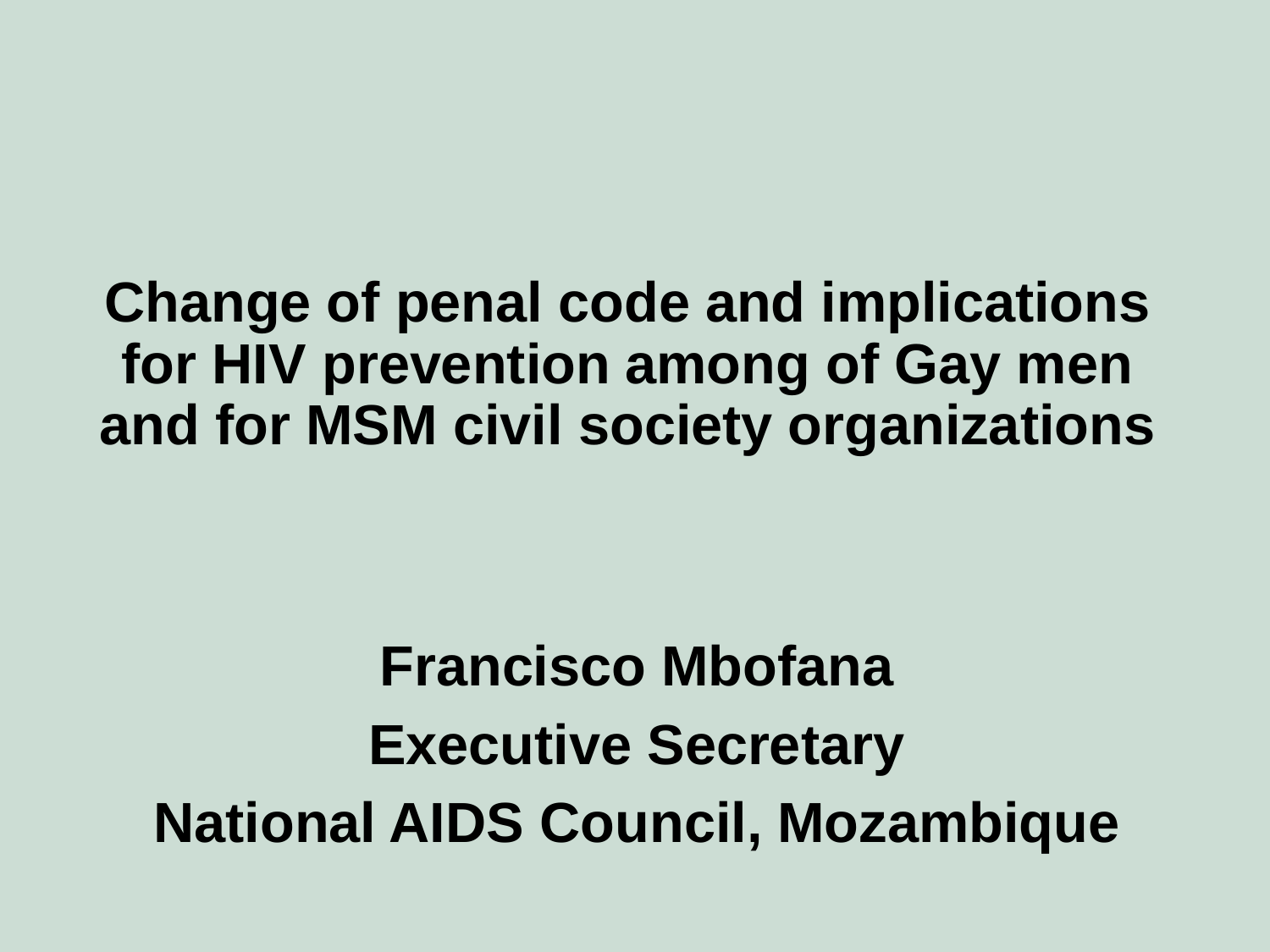## **Introduction (1)**

- Homosexuality has been one of the most controversial issues regarding minority rights in Mozambique since the colonial era.
- In December 2014, Mozambique became one of the African countries to decriminalize homosexuality.
- This was possible thanks to the revision of the Mozambican Penal Code which entered into effect in June 2015, where homosexuality is no longer be considered a crime.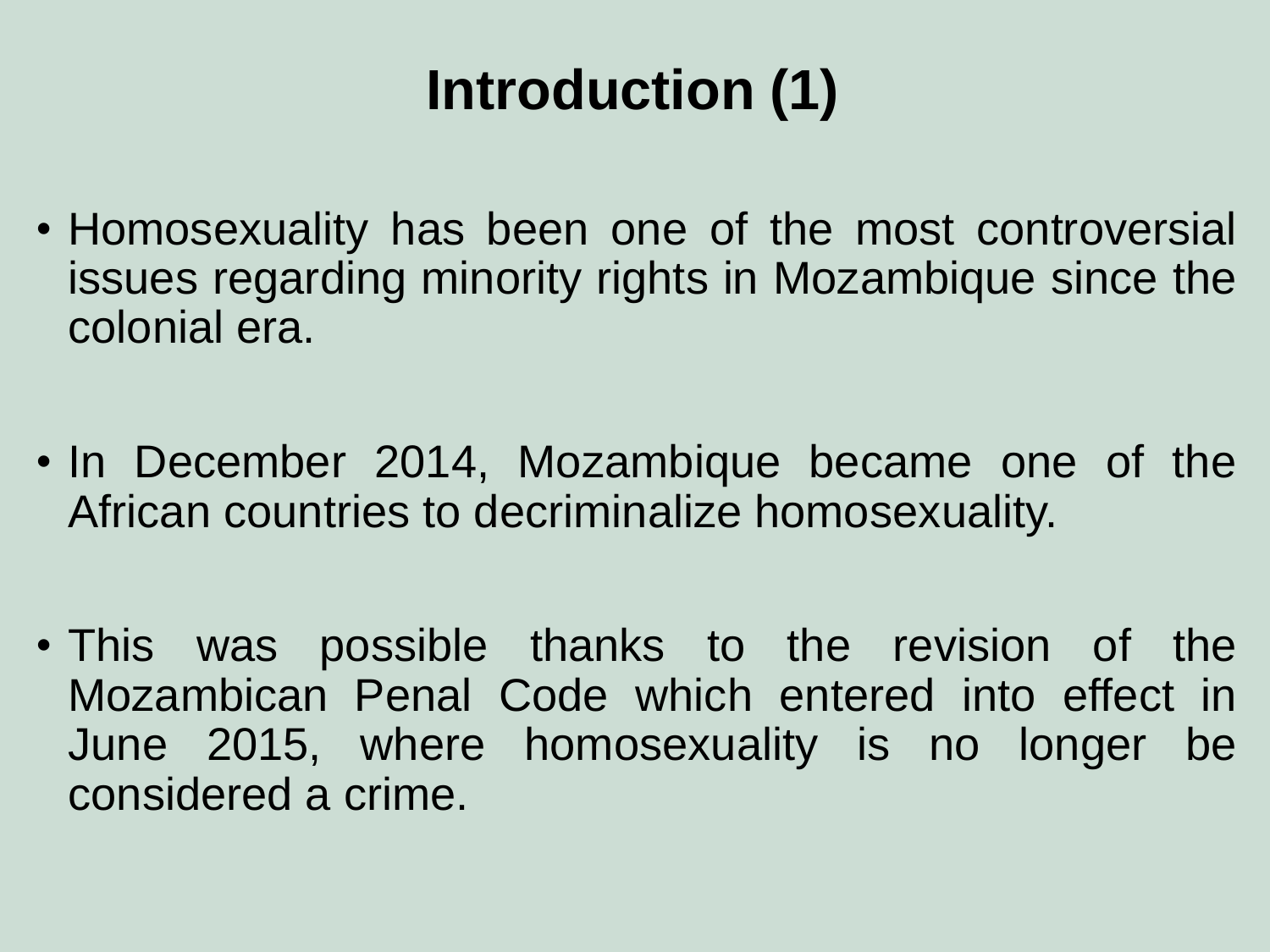## **Introduction (2)**

- In the revision of the Penal Code, articles that cast doubt on measures to be applied in the case of same-sex relationships were revoked.
- The Penal Code dates from 1886 and urged the application of security measures "to those who engage in vices against nature".
- The interpretation of these articles could lead to the criminalization of same-sex relationships with forced labor up to three years jail sentences.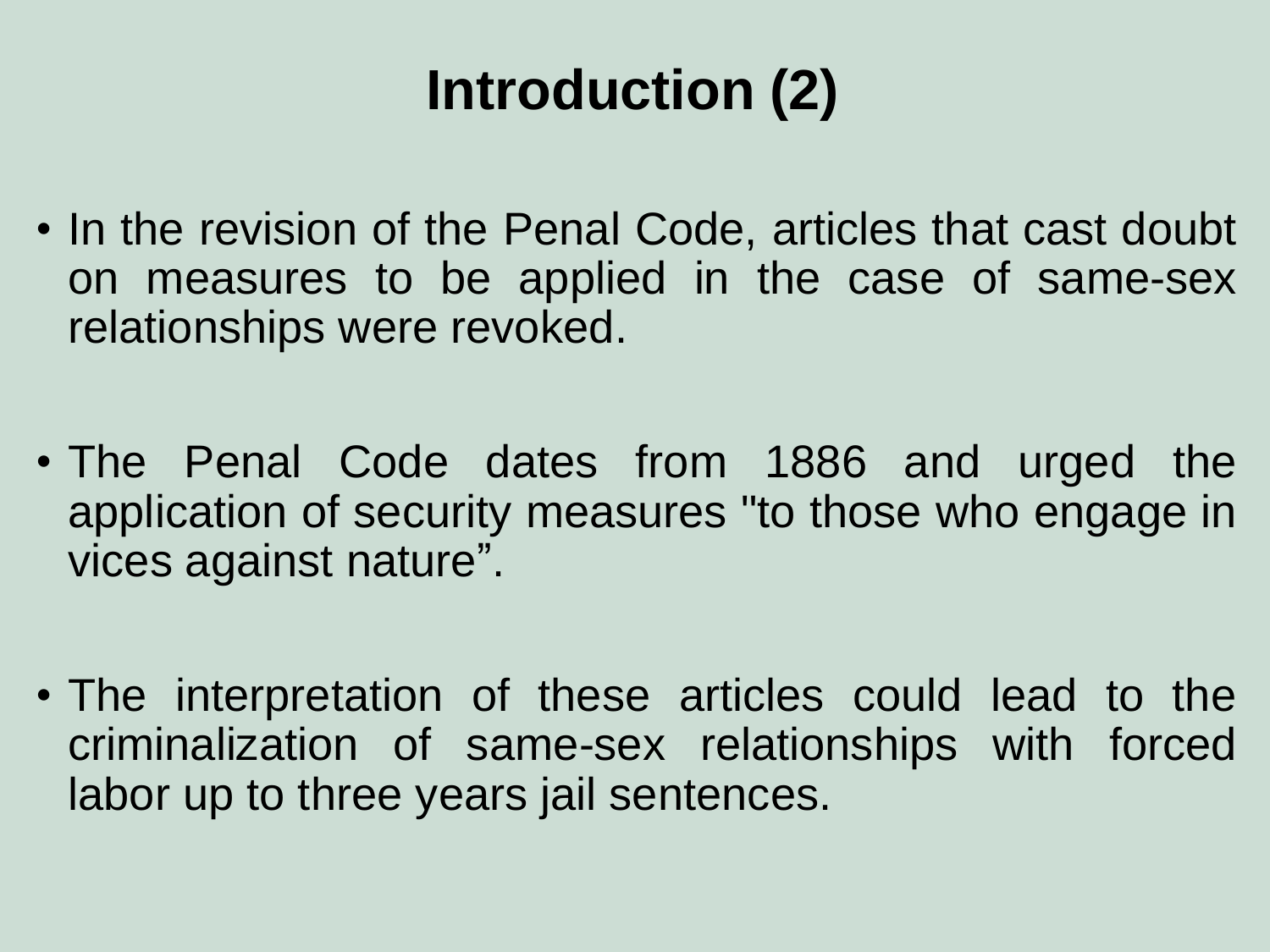### **MSM Civil Society Organizations (1)**

- Civil society organizations, specifically LAMBDA, played an important role in forcing the government to undertake the revision.
- LAMBDA aims to be an association of Mozambican citizens who advocate for the recognition of the Human Rights of lesbian, gay, bisexual and transgender (LGBT) people.
- This organization has struggled for its own legalization and recognition by the state for 10 years. To date, they have not been granted this right.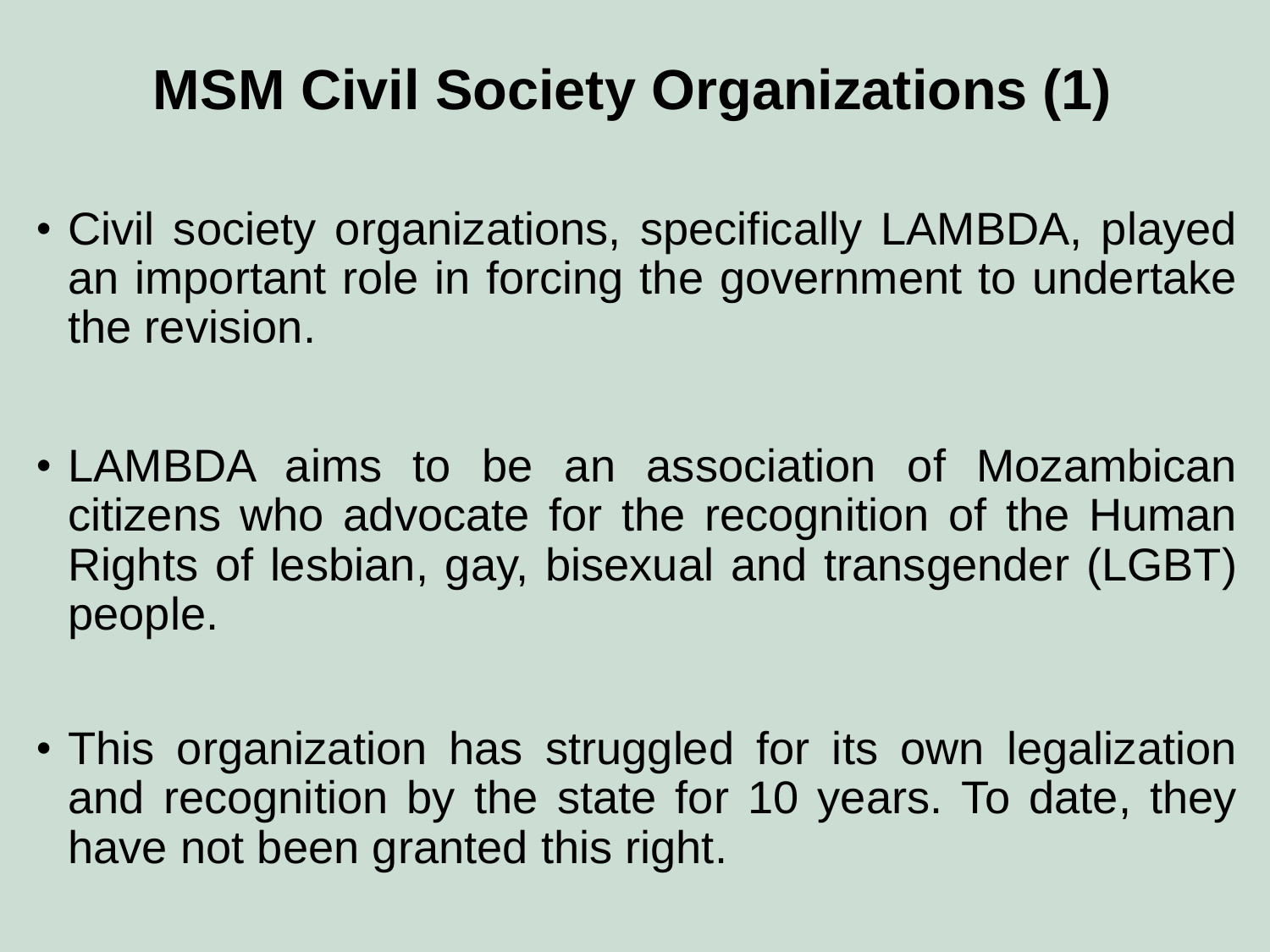### **MSM Civil Society Organizations (2)**

- In recent years the work of the Mozambican Lambda association, was fundamental to raise awareness among other civil society organizations and state institutions.
- However, LAMBDA warns that, although from June 2015 onwards same-sex relationships became legal, "this does not mean that the rights of LGBTI people are safeguarded with equality.
- FDC, MSF and others have enabling environmrnt to develop their activities with MSM.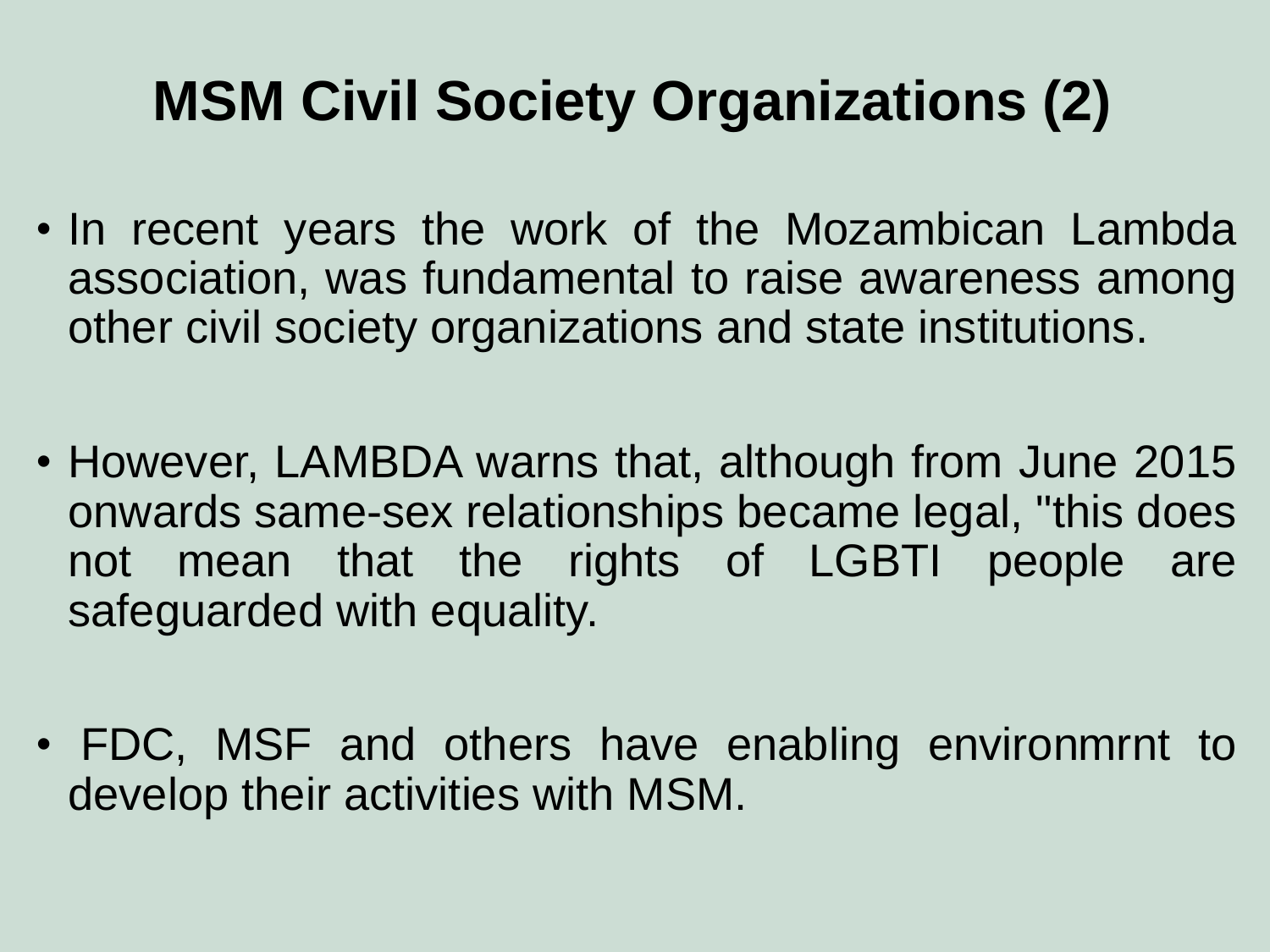## **Activities (1)**

- Most of them are under Global Fund grant 2018-2020 (main grant and matching funds for human rights) and COP 18:
	- Civil society and the MOH reviewed and guaranteed the inclusion and participation of MSM in health sector planning and implementation mechanisms at the community level.
	- MSM representatives will be trained on advocacy and linked to health committees which plan to meet jointly with communitylevel workers for monthly reviews.
	- Intervention to address stigma, discrimination, and violence against MSM and their partners are being implemented.
	- Condoms and lubricant programming for MSM are provide.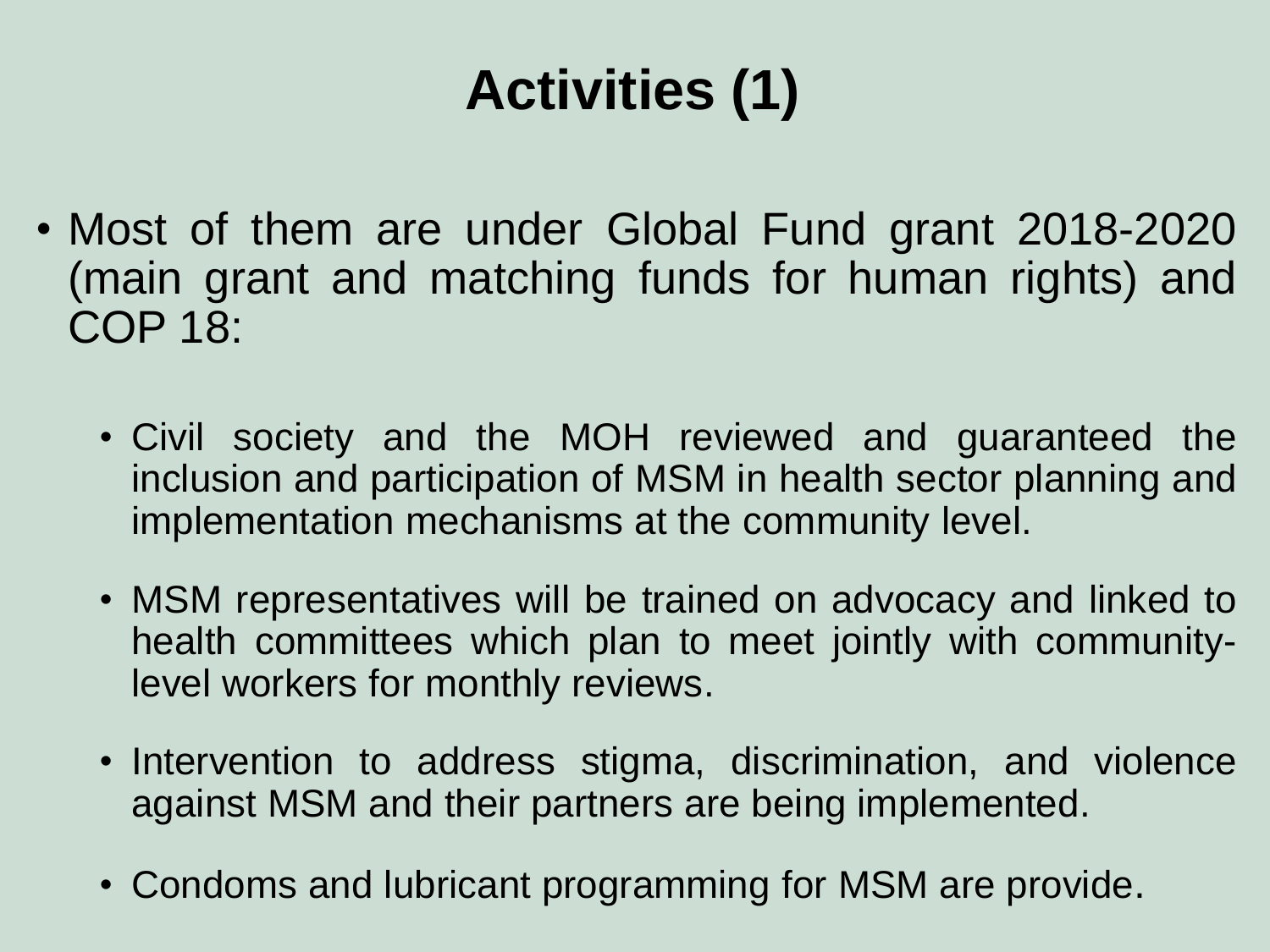## **Activities (2)**

- Most of them are under Global Fund grant 2018-2020 (main grant and matching funds for human rights):
	- Behavioral interventions for MSM and their partners.
	- MSM are being offered testing in hotspots and other venues, and those testing positive are being followed up, provided psychosocial support and cascaded through the Test and Start services through trained providers and peer networks.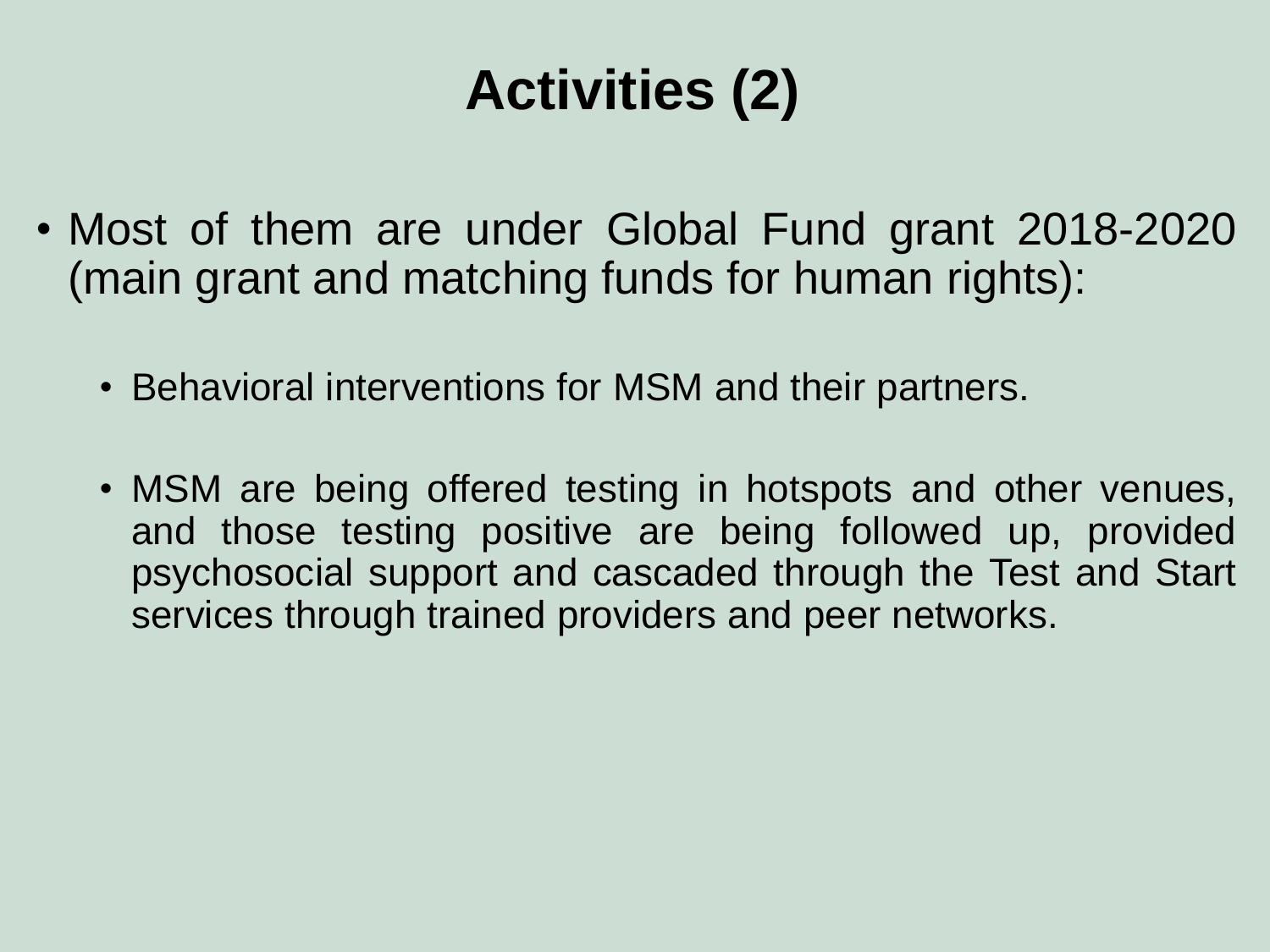#### **Challenges**

- Stigma, discrimination and limited access to health services.
- Harmful laws, policies and practices.
- Legal literacy and access to legal services.
- Gender inequality, harmful cultural norms and practices related to gender.